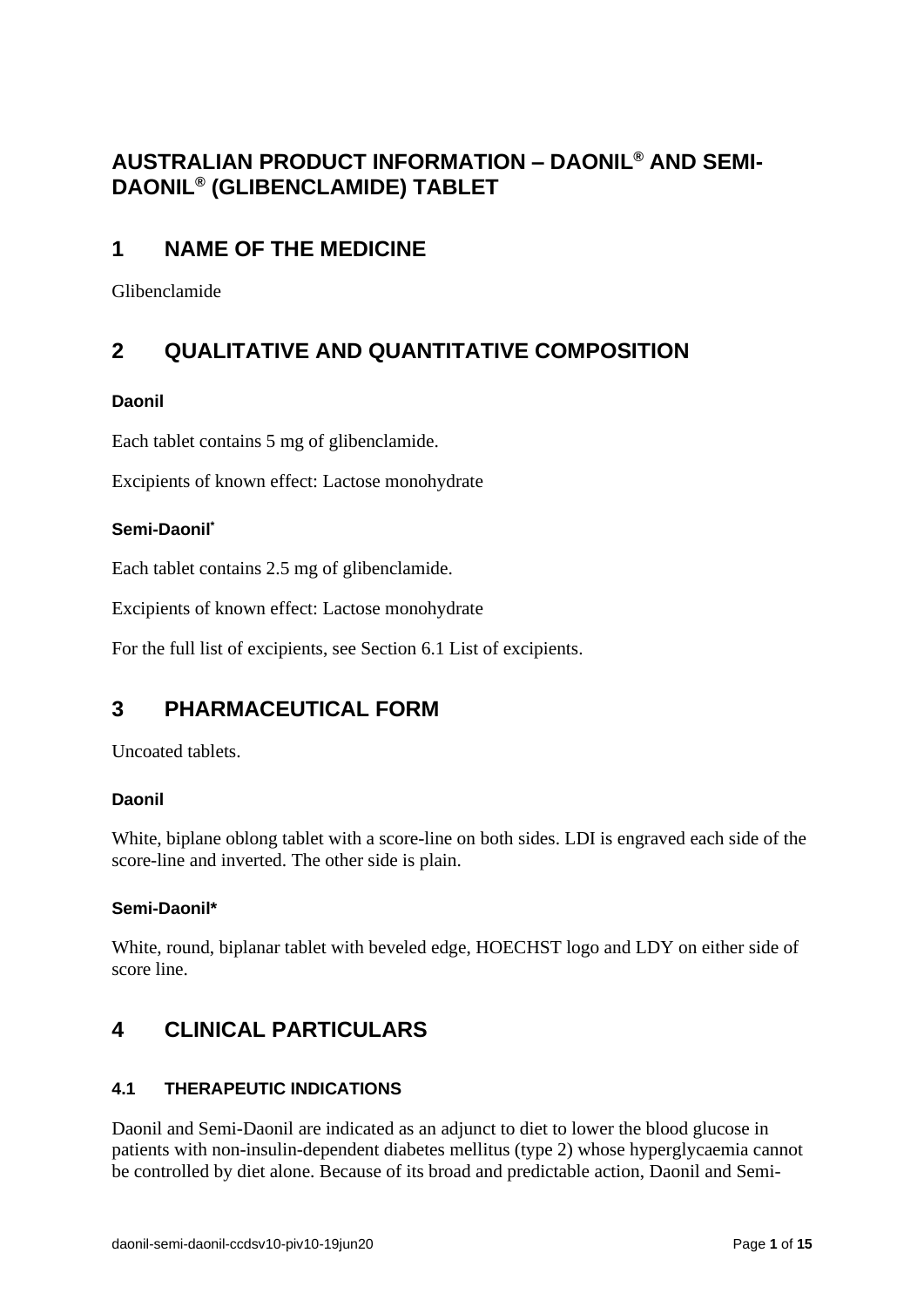Daonil are often suitable for the management of patients who have failed to respond to other oral antidiabetics.

In initiating treatment for non-insulin-dependent diabetes, diet should be emphasised as the primary form of treatment. Caloric restriction and weight loss are essential in the obese diabetic patient. Proper dietary management alone may be effective in controlling the blood glucose and symptoms of hyperglycaemia. The importance of regular physical activity should also be stressed, and cardiovascular risk factors should be identified and corrective measures taken where possible. If this treatment programme fails to reduce symptoms and/or blood glucose the use of an oral sulphonylurea should be considered. Use of Daonil and Semi-Daonil must be viewed by both the physician and patient as a treatment in addition to diet, and not as a substitute for diet or as a convenient mechanism for avoiding dietary restraint.

## **4.2 DOSE AND METHOD OF ADMINISTRATION**

Dosage of glibenclamide must be based on regular blood and urine glucose determinations and must be carefully individualised to obtain optimum therapeutic effect. The dosage of glibenclamide must be the lowest possible dose which is effective. If appropriate glibenclamide dosage regimens are not followed, hypoglycaemia may be precipitated. It is very important not to skip meals after the tablets have been taken.

In newly treated patients with diabetes, stabilisation should be commenced with one Semi-Daonil tablet daily, taken immediately before breakfast. Patients who eat only a light breakfast should defer the first dose of the day until lunchtime.

After 3-5 days, the blood sugar and urine sugar should be checked. If good control has been achieved, the daily dose of one Semi-Daonil tablet is continued as maintenance therapy.

If control is unsatisfactory, elevation of the daily dose in steps of 2.5 mg is necessary at intervals of 7 days up to a maximum of 15 mg, or, in exceptional cases, 4 tablets (20 mg) daily.

Daily allotments of up to 10 mg can be taken as a single dose before breakfast; daily dosage in excess of 10 mg should be taken before the evening meal.

As an improvement in control of diabetes is, in itself, associated with higher insulin sensitivity, glibenclamide requirements may fall as treatment proceeds. To avoid hypoglycaemia, timely dose reduction or cessation of Daonil therapy must therefore be considered.

Mistakes, e.g. forgetting to take a dose, must never be corrected by subsequently taking a larger dose. Measures for dealing with such mistakes (in particular forgetting a dose or skipping a meal), or in the event a dose cannot be taken at the prescribed time, must be discussed and agreed between physician and patient beforehand.

In the management of type 2 diabetes mellitus, oral hypoglycaemic administration is not a substitute for appropriate dietary control.

When transferring patients from other oral antidiabetic drugs, it is recommended to begin with the usual starting dose (2.5 to 5 mg) per day. Depending on the pharmacokinetic and pharmacodynamic characteristics of the previous medication, a drug-free transition period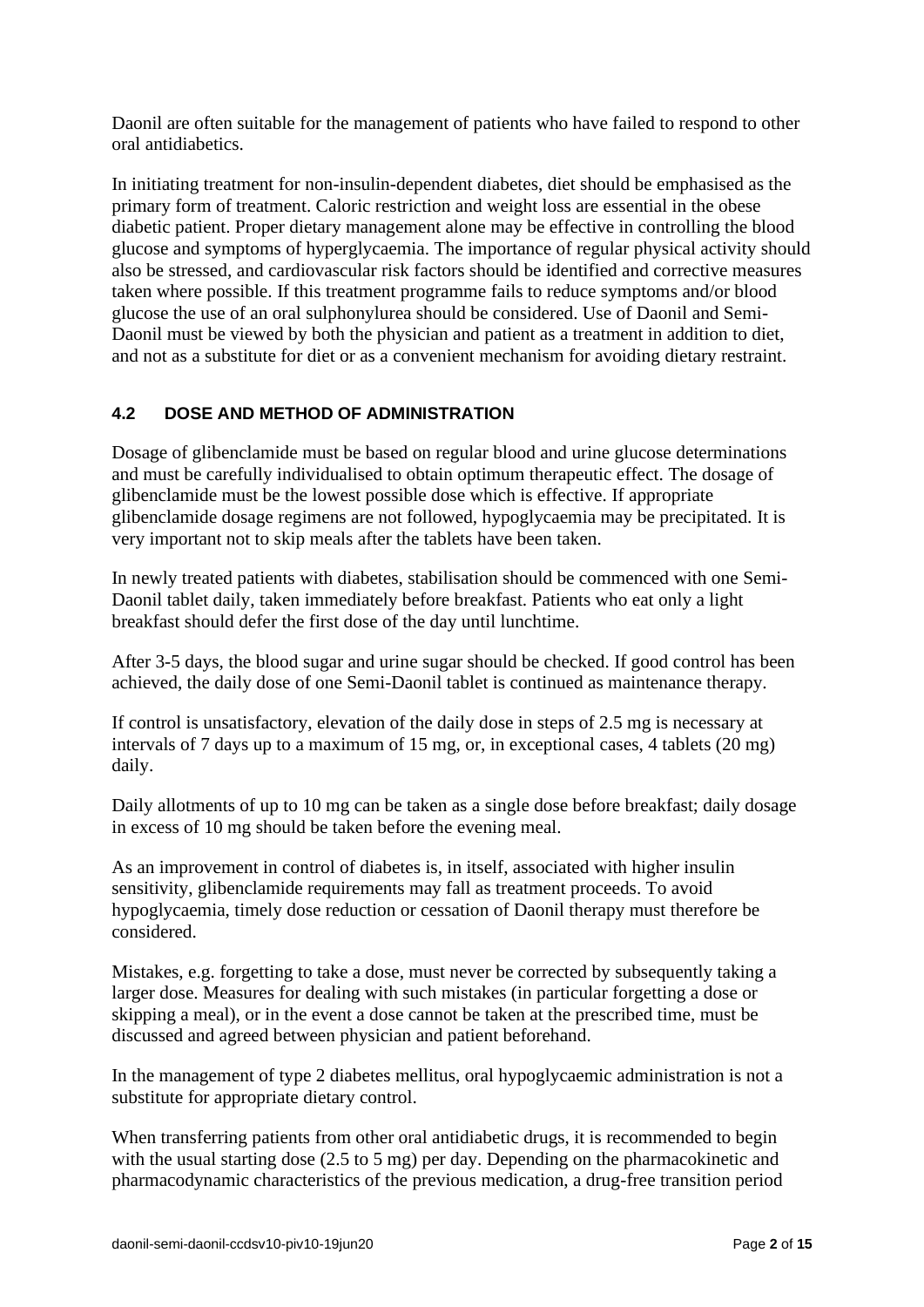may be necessary in order to avoid overlapping drug effects possibly resulting in hypoglycaemia.

In general, patients who were previously maintained on insulin dosages up to 40 units daily may be transferred directly to glibenclamide and administration of insulin may be abruptly discontinued; the initial glibenclamide dosage is 2.5-5 mg daily in patients whose insulin dosage was less than 20 units daily and 5 mg daily in patients whose insulin dosage was 20- 40 units daily. In patients requiring insulin dosages greater than 40 units daily, an initial glibenclamide dosage of 5 mg daily should be started and insulin dosage reduced by 50%. Subsequently, insulin is withdrawn gradually and dosage of glibenclamide is increased in increments of 1.25-2.5 mg daily every 2-10 days, according to the patient's tolerance and therapeutic response. During the period of insulin withdrawal, patients should test their urine at least 3 times daily for glucose and acetone, and should be instructed to report the results to their physician so that appropriate adjustments in therapy may be made if necessary; when feasible, patient or laboratory monitoring of blood glucose concentration is preferable. The presence of persistent ketonuria with glycosuria, ketosis, and/or inadequate lowering or persistent elevation of blood glucose concentration indicates that the patient requires insulin therapy.

If adequate control is no longer possible with diet and Daonil and Semi-Daonil (maximum 20 mg daily), good results may be obtained by combined administration of Daonil and a biguanide derivative.

## <span id="page-2-0"></span>**4.3 CONTRAINDICATIONS**

- 1. Known hypersensitivity or allergy to glibenclamide or any of the excipients.
- 2. Insulin-dependent diabetes (type 1 or juvenile onset diabetes) or in those with diabetes complicated by ketosis.
- 3. Treatment of diabetic ketoacidosis.
- 4. Serious metabolic decompensation with acidosis, in particular precoma and coma.
- 5. Severe impairment of renal function.
- 6. Severe hepatic dysfunction.
- 7. Pregnancy see Section [4.6](#page-6-0) [Fertility, pregnancy and lactation](#page-6-0) [Use in pregnancy.](#page-6-1)
- 8. Lactation see Section [4.6](#page-6-0) [Fertility, pregnancy and lactation](#page-6-0) [Use in lactation.](#page-7-0)
- 9. Patients treated with bosentan see Section [4.5](#page-5-0) Interactions [with other medicines and](#page-5-0)  [other forms of interactions.](#page-5-0)

#### <span id="page-2-1"></span>**4.4 SPECIAL WARNINGS AND PRECAUTIONS FOR USE**

The treatment of diabetes requires regular checks. Until optimal control is achieved, or when changing from one product to another, or when tablets are not taken regularly, the patient's alertness and capacity to react may be impaired to such an extent that he or she may not be fit to drive, or to operate machinery.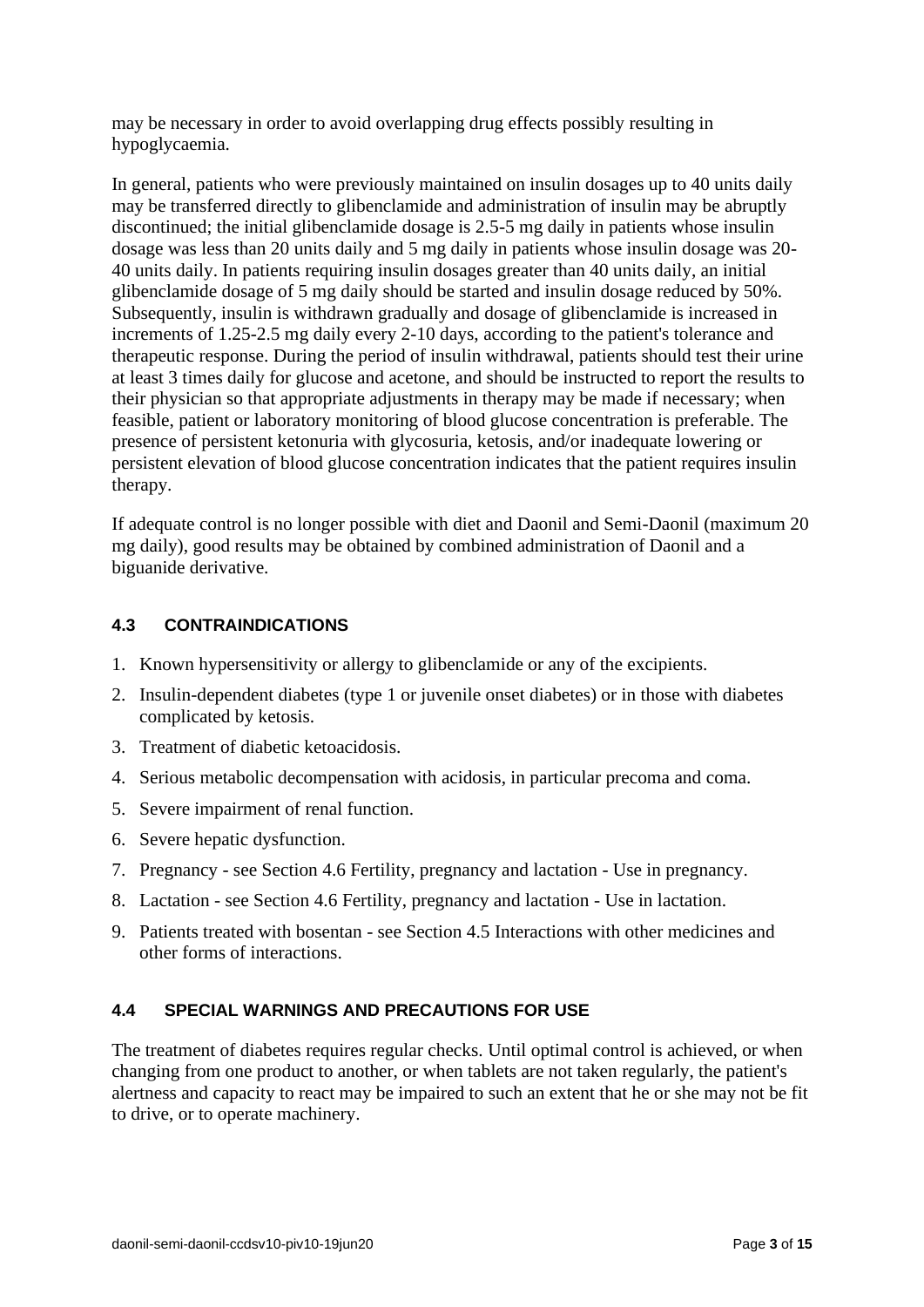When situations of unusual stress arise (e.g. trauma, emergency or elective surgery, febrile infections), blood glucose regulation may deteriorate and a temporary change to insulin may become necessary to maintain good metabolic control.

It should be borne in mind that there is a possibility of cross-sensitivity to sulphonamides and their derivatives. Persons allergic to other sulphonamide derivatives may develop an allergic reaction to glibenclamide as well.

Epidemiological studies suggest that the administration of glibenclamide is associated with an increased risk of cardiovascular mortality, when compared to treatment with metformin or gliclazide. This risk was especially observed in patients with diagnosed coronary diseases.

#### <span id="page-3-0"></span>**Hypoglycaemic Reactions**

Severe hypoglycaemia, which may be prolonged and is potentially lethal, can be induced by all sulphonylureas.

Debilitated, malnourished, or geriatric patients and patients with mild disease or impaired hepatic or renal function should be carefully monitored and dosage of glibenclamide should be carefully adjusted in these patients, since they may be predisposed to developing hypoglycaemia. Renal or hepatic insufficiency may cause increased serum concentrations of glibenclamide and hepatic insufficiency may also diminish gluconeogenic capacity, both of which increase the risk of severe hypoglycaemic reactions.

Alcohol ingestion (see Section [4.5](#page-5-0) Interactions [with other medicines and other forms of](#page-5-0)  [interactions\)](#page-5-0) intense or prolonged exercise, deficient caloric intake, use of more than one antidiabetic agent, severe endocrine disorders and adrenal or pituitary insufficiency may also predispose patients to the development of hypoglycaemia.

If risk factors for hypoglycaemia are present, it may be necessary to adjust the dosage of glibenclamide or the entire therapy. This also applies whenever illness occurs during therapy or the patient's lifestyle changes.

Elderly patients are particularly susceptible to hypoglycaemic action of glucose-lowering drugs. Hypoglycaemia may be difficult to recognise in the elderly. The initial and maintenance dosing should be conservative to avoid hypoglycaemic reactions.

Hypoglycaemia can, almost always, be promptly controlled by immediate intake of carbohydrates (glucose or sugar, e.g. in the form of sugar lumps, sugar-sweetened fruit juice or tea).

Despite initially successful countermeasures, hypoglycaemia may recur. Patients must, therefore, remain under close observation.

Severe hypoglycaemia, or a protracted episode, which can only be temporarily controlled by usual amounts of sugar, further requires immediate treatment and follow-up by a physician and, in some circumstances, in-patient hospital care.

Patients receiving glibenclamide should be monitored with regular clinical and laboratory evaluations, including blood and urine glucose determinations, to determine the minimum effective dosage and to detect primary failure (inadequate lowering of blood glucose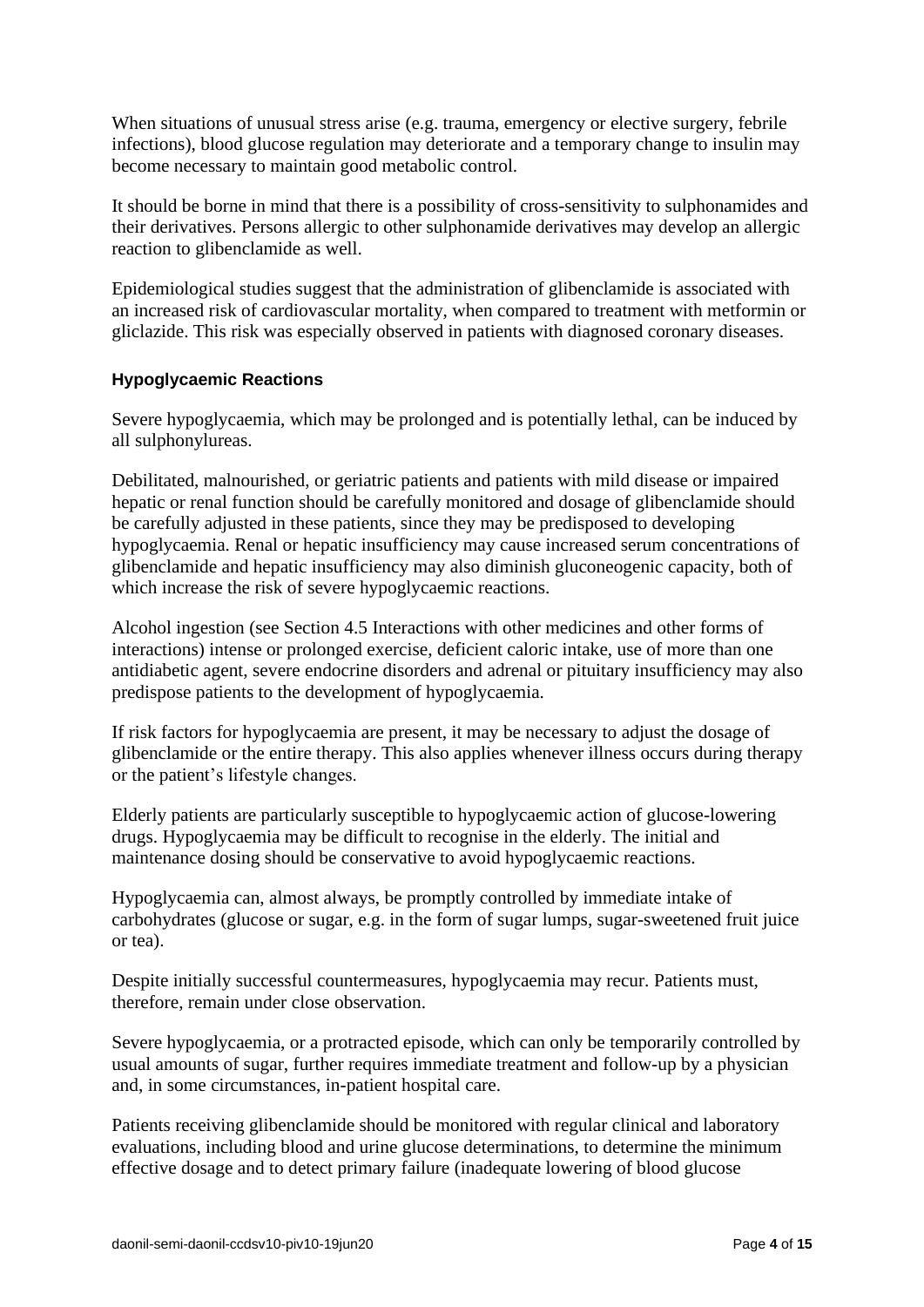concentration at the maximum recommended dosage) or secondary failure (loss of control of blood glucose concentration following an initial period of effectiveness) to the drug. Glycosylated haemoglobin measurements may also be useful for monitoring the patient's response to glibenclamide therapy. During the withdrawal period in patients in whom glibenclamide is replacing insulin, patients should be instructed to test their urine for glucose and ketones at least 3 times daily, and to report the results to their physician; when feasible, patient or laboratory monitoring of blood glucose concentration is preferable. Care should be taken to avoid ketosis, acidosis and coma during the withdrawal period in patients being switched from insulin to glibenclamide. If adequate lowering of blood glucose concentration is no longer achieved during maintenance therapy with glibenclamide, the drug should be discontinued.

As is necessary during treatment with any blood-glucose-lowering drug, the patient and the physician must be aware of the risk of hypoglycaemia. Patients and responsible family members should be made aware of the signs and symptoms of hyperglycaemia and hypoglycaemia and the prompt action required in the event of such occurrences. Symptoms of hyperglycaemia include severe thirst, dry mouth, frequent micturition and dry skin. Possible symptoms of hypoglycaemia include intense hunger, nausea, vomiting, sweating, tremor, pareses, sensory disturbances, restlessness, irritability, aggressiveness, depression, confusion, speech disorders, aphasia, visual disorders, impaired concentration, impaired alertness and reactions, headaches, dizziness, disturbed sleep, helplessness, loss of selfcontrol, delirium, transient neurological disorders such as cerebral convulsions, lassitude, sleepiness, somnolence, loss of consciousness up to and including coma, shallow respiration and bradycardia. In addition, signs of adrenergic counter-regulation may be present, such as sweating, clammy skin, anxiety, tachycardia, hypertension, palpitations, angina pectoris and cardiac arrhythmias.

The clinical picture of a severe hypoglycaemic attack may resemble that of a stroke. The symptoms of hypoglycaemia nearly always subside when hypoglycaemia is corrected.

In the presence of a genetic defect in metabolism, the elimination half-life may be prolonged.

Because of its broad and predictable hypoglycaemic effect, Daonil and Semi-Daonil should be taken immediately before breakfast. Patients who eat only a light breakfast should defer the first dose of the day until lunch time.

Some improvement in glucose tolerance may take place after a few weeks' treatment with Daonil and Semi-Daonil. The clinical status should be checked within the first 4-8 weeks and at regular intervals thereafter so as to ascertain whether it is possible to cut down the dose or cease glibenclamide therapy. Correction of dosage must also be considered whenever the patient's weight changes, the patient's life-style changes or other factors arise that cause an increased susceptibility to hypoglycaemia or hyperglycaemia.

#### **Haemolytic anaemia**

Treatment of patients with glucose-6-phospate dehydrogenase (G6PD) deficiency with sulphonylurea agents can lead to haemolytic anaemia. Since glibenclamide belongs to the class of sulphonylurea agents, caution should be used in patients with G6PD-deficiency and a non-sulphonylurea alternative should be considered.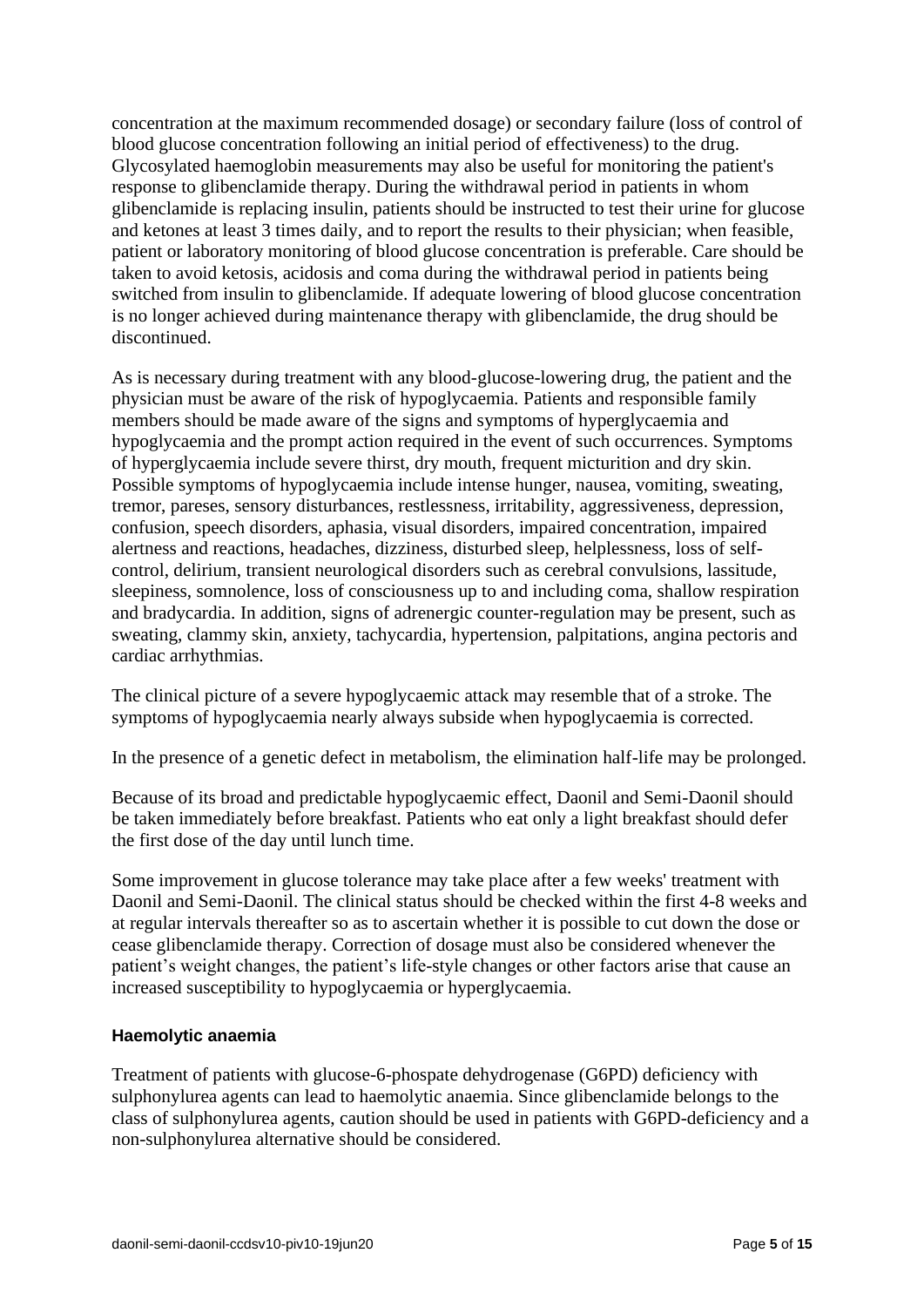#### **Use in hepatic impairment**

See Section [4.3](#page-2-0) [Contraindications](#page-2-0) and Section [4.4](#page-2-1) [Special warnings and precautions for use](#page-2-1) - [Hypoglycaemic Reactions.](#page-3-0)

#### **Use in renal impairment**

See Section [4.3](#page-2-0) [Contraindications](#page-2-0) and Section [4.4](#page-2-1) [Special warnings and precautions for use](#page-2-1) - [Hypoglycaemic Reactions.](#page-3-0)

#### **Use in the elderly**

See Section [4.4](#page-2-1) [Special warnings and precautions for use](#page-2-1) - [Hypoglycaemic Reactions.](#page-3-0)

#### **Paediatric use**

The safety and efficacy of glibenclamide in children have not been established. Glibenclamide is not recommended for use in this age group.

#### **Effects on laboratory tests**

<span id="page-5-0"></span>No data available.

#### **4.5 INTERACTIONS WITH OTHER MEDICINES AND OTHER FORMS OF INTERACTIONS**

An increased incidence of elevated liver enzymes was observed in patients receiving glibenclamide concomitantly with bosentan. Both bosentan and glibenclamide inhibit the bile salt export pump, leading to intracellular accumulation of cytotoxic bile salts. Therefore, this combination should not be used (see Section [4.3](#page-2-0) [Contraindications\)](#page-2-0).

Other drugs given at the same time as sulphonylureas may cause undesirable depression or elevation of the blood sugar level.

Glibenclamide is mainly metabolized by CYP2C9 and to a lesser extent by CYP3A4. This should be taken into account when glibenclamide is coadministered with inducers or inhibitors of CYP2C9.

Drugs which may potentiate the hypoglycaemic action of Daonil and Semi-Daonil include insulin, other oral antidiabetic agents, alcohol, ACE inhibitors, aminosalicylic acid, anabolic steroids and male sex hormones, azapropazone, beta-receptor blockers, bezafibrate, biguanides, chloramphenicol, clarithromycin, clofibrate, clonidine, co-trimoxazole, coumarin derivatives, cyclophosphamide monohydrate, disopyramide, fenfluramine, fenyramidol, fibrates, fluoxetine, gemfibrozil, guanethidine, heparin, ifosfamide, MAO-inhibitors, miconazole, pentoxifylline (oxpentifylline) (parenteral, in high doses), oxyphenbutazone, para-aminosalicylic acid, phenylbutazone, phenyramidol, phosphamides, probenecid, quinolone antibiotics, ranitidine, reserpine, salicylates, sulphinpyrazone, certain long-acting sulphonamides, tetracycline compounds, tritoqualine and trophosphamide. Highly proteinbound drugs which may also potentiate the hypoglycaemic action of Daonil and Semi-Daonil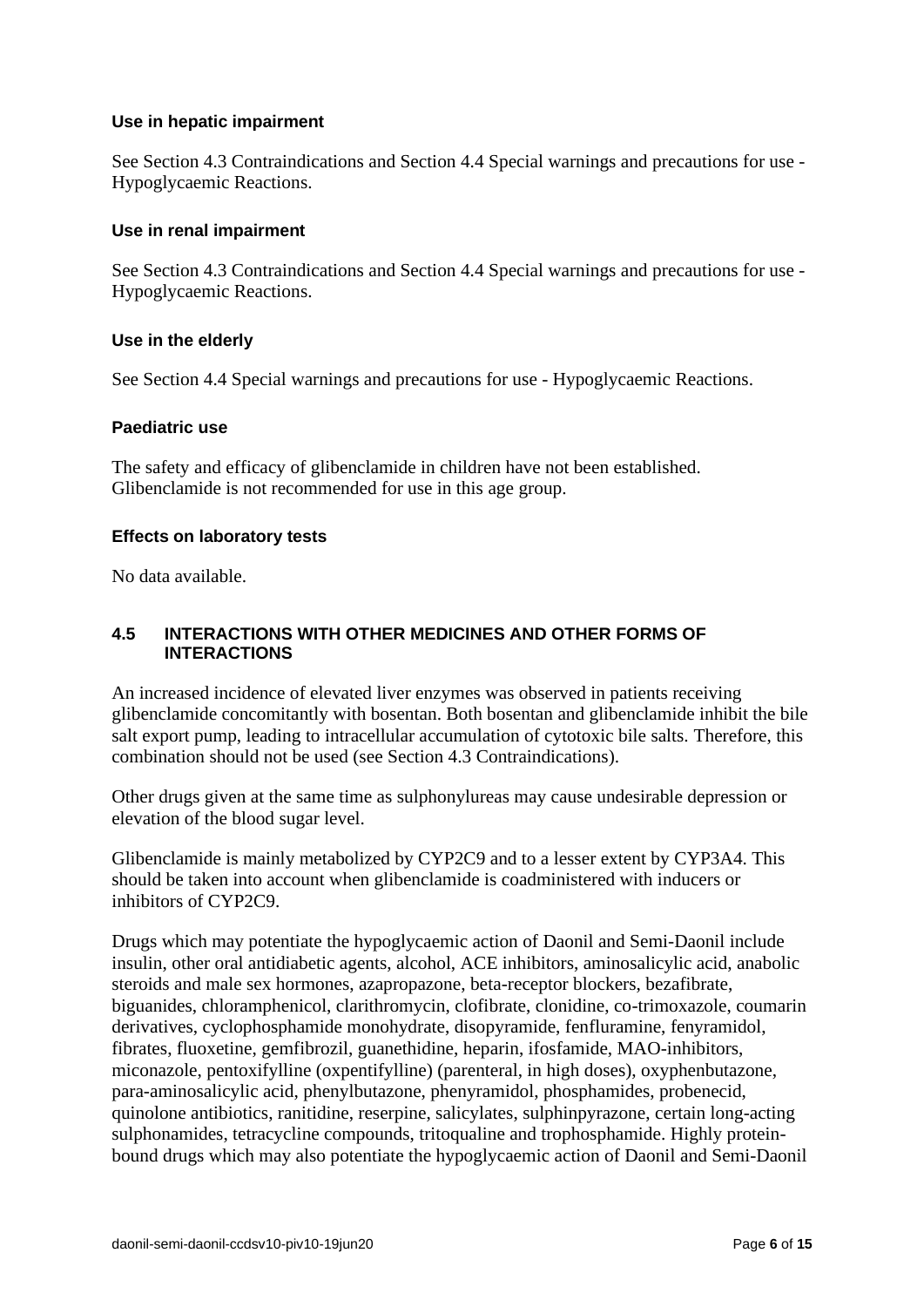due to glibenclamide displacement from plasma proteins, include oral anticoagulants, hydantoins, salicylates and other non-steroidal anti-inflammatory agents.

Drugs which may cause an attenuation of the hypoglycaemic action of Daonil and Semi-Daonil include adrenaline (epinephrine) and other sympathomimetic agents, alcohol, acetazolamide, barbiturates, calcium channel blockers, cimetidine, clonidine, corticosteroids, diazoxide, diuretics, glucagon, isoniazid, large doses of laxatives, nicotinic acid (high dosage), oestrogens, progestogens, phenothiazine derivatives, phenytoin, ranitidine, rifampicin, ritodrine and thyroid hormones.

Concomitant treatment with beta-receptor blockers, clonidine, reserpine, guanethidine or other sympatholytic drugs may mask the warning symptoms of a hypoglycaemic attack. The symptoms of hypoglycaemia may also be milder or absent where hypoglycaemia develops gradually or where there is autonomic neuropathy. In rare instances, potentiation or attenuation of the blood-sugar-lowering effect of Daonil and Semi-Daonil have been observed during concomitant treatment with  $H_2$  receptor antagonists, clonidine or reserpine.

In very rare cases, an intolerance to alcohol may occur. Both acute and chronic alcohol intake, or excessive alcohol ingestion by people who drink occasionally, may attenuate the hypoglycaemic effect of glibenclamide or dangerously potentiate it by delaying its metabolic inactivation. Disulfiram-like reactions have occurred very rarely following the concomitant use of alcohol and glibenclamide.

Glibenclamide may either potentiate or weaken the effect of coumarin derivatives.

Glibenclamide may increase ciclosporin plasma concentration and potentially lead to its increased toxicity. Monitoring and dosage adjustment of ciclosporin are therefore recommended when both drugs are co-administered.

Colesevelam binds to glibenclamide and reduces glibenclamide absorption from the gastrointestinal tract. No interaction was observed when glibenclamide was taken at least 4 hours before colesevelam. Therefore glibenclamide should be administered at least 4 hours prior to colesevelam.

<span id="page-6-0"></span>Food does not alter the bioavailability or other pharmacokinetic parameters of glibenclamide.

## **4.6 FERTILITY, PREGNANCY AND LACTATION**

#### **Effects on fertility**

<span id="page-6-1"></span>No data available.

#### **Use in pregnancy**

Category C

It is important to achieve strict normoglycaemia during pregnancy. Glibenclamide must not be taken during pregnancy. The patient must change over to insulin during pregnancy. The sulphonylureas may enter the foetal circulation and cause neonatal hypoglycaemia. In animal studies, embryotoxicity and/or birth defects have been demonstrated.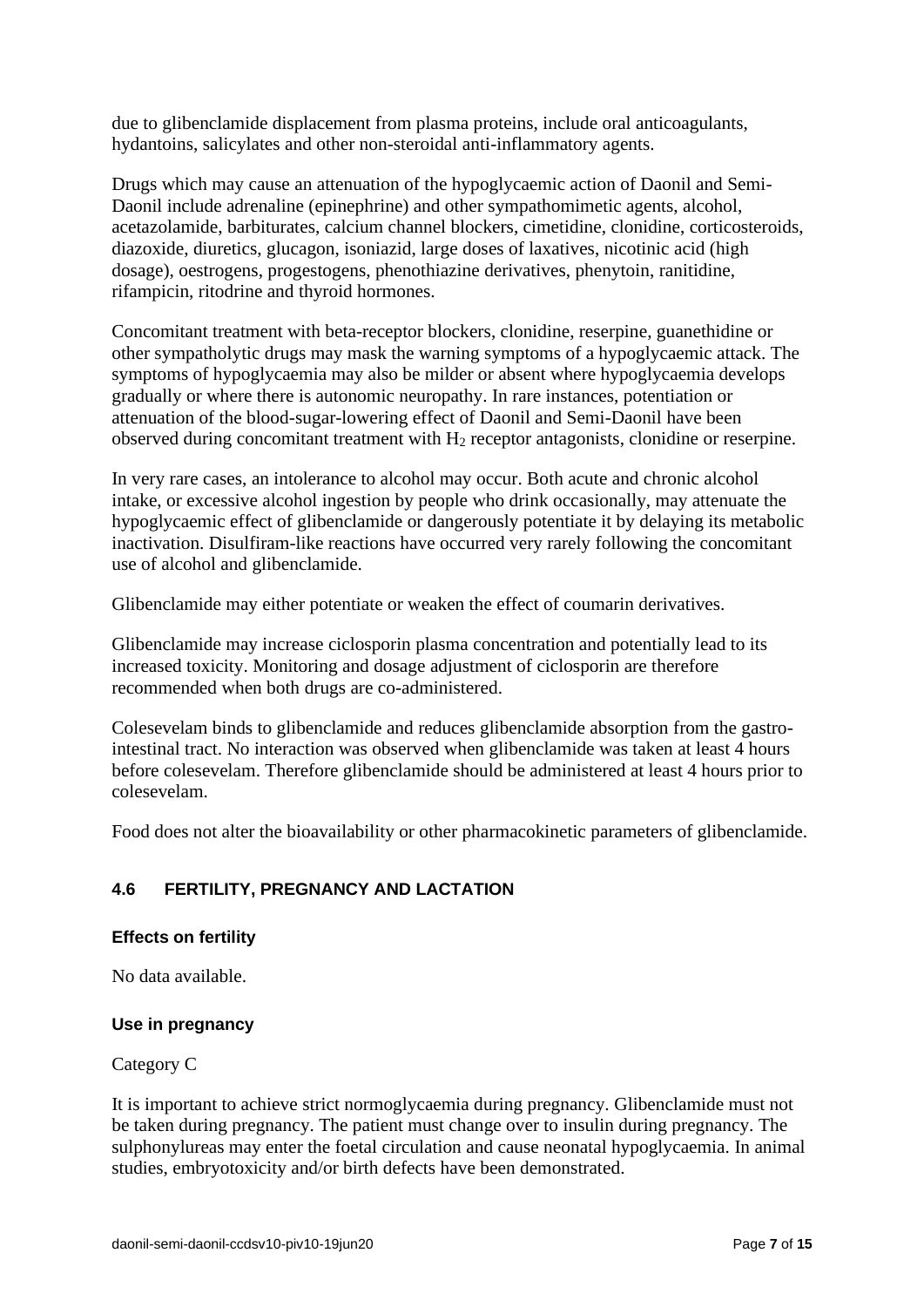Patients planning a pregnancy must inform their physician. It is recommended that such patients change to insulin.

Category C: Drugs which, owing to their pharmacological effects, have caused or may be suspected of causing, harmful effects on the human foetus or neonate without causing malformations. These effects may be reversible. Relevant texts should be consulted for further details.

#### <span id="page-7-0"></span>**Use in lactation**

It is not known whether glibenclamide is excreted in milk or whether it has a harmful effect on the newborn. To prevent possible ingestion with breast milk, glibenclamide must not be taken by breastfeeding women. If necessary, the patient must change over to insulin, or must stop breastfeeding.

## **4.7 EFFECTS ON ABILITY TO DRIVE AND USE MACHINES**

See Section [4.4](#page-2-1) [Special warnings and precautions for use.](#page-2-1)

## **4.8 ADVERSE EFFECTS (UNDESIRABLE EFFECTS)**

Clinical experience in the use of Daonil and Semi-Daonil has shown that side effects serious enough to compel discontinuation of therapy are uncommon, even during long-term therapy. However, if adverse effects persists, the drug should be discontinued.

#### **Hypoglycaemia**

Hypoglycaemia may not only be severe, but also prolonged and fatal (see Section [4.4](#page-2-1) [Special](#page-2-1)  [warnings and precautions for use](#page-2-1) - [Hypoglycaemic Reactions](#page-3-0) and Section [4.9](#page-9-0) [Overdose\)](#page-9-0).

#### **Eye disorders**

Especially at the start of treatment, there may be temporary visual impairment due to the change in blood glucose levels. The cause is a temporary alteration in the turgidity and hence the refractive index of the lens, this being dependent on blood glucose level.

#### **Gastrointestinal Reactions**

Adverse gastrointestinal effects such as nausea, vomiting, epigastric fullness or sensation of pressure, abdominal pain, anorexia, heartburn, dyspepsia and diarrhoea are the most common adverse reactions to glibenclamide, occurring in about 1-2% of patients. Glibenclamideinduced adverse gastrointestinal effects appear to be dose related and may subside following a reduction in dosage. Pancreatitis has been reported rarely.

#### **Dermatologic Reactions**

Hypersensitivity reactions, allergic or pseudoallergic reactions may occur. Allergic skin reactions e.g. pruritus, erythema, urticaria, erythematous and maculo-papular and bullous skin eruptions or psoriasiform drug eruptions occur in 1.5% of treated patients. These may be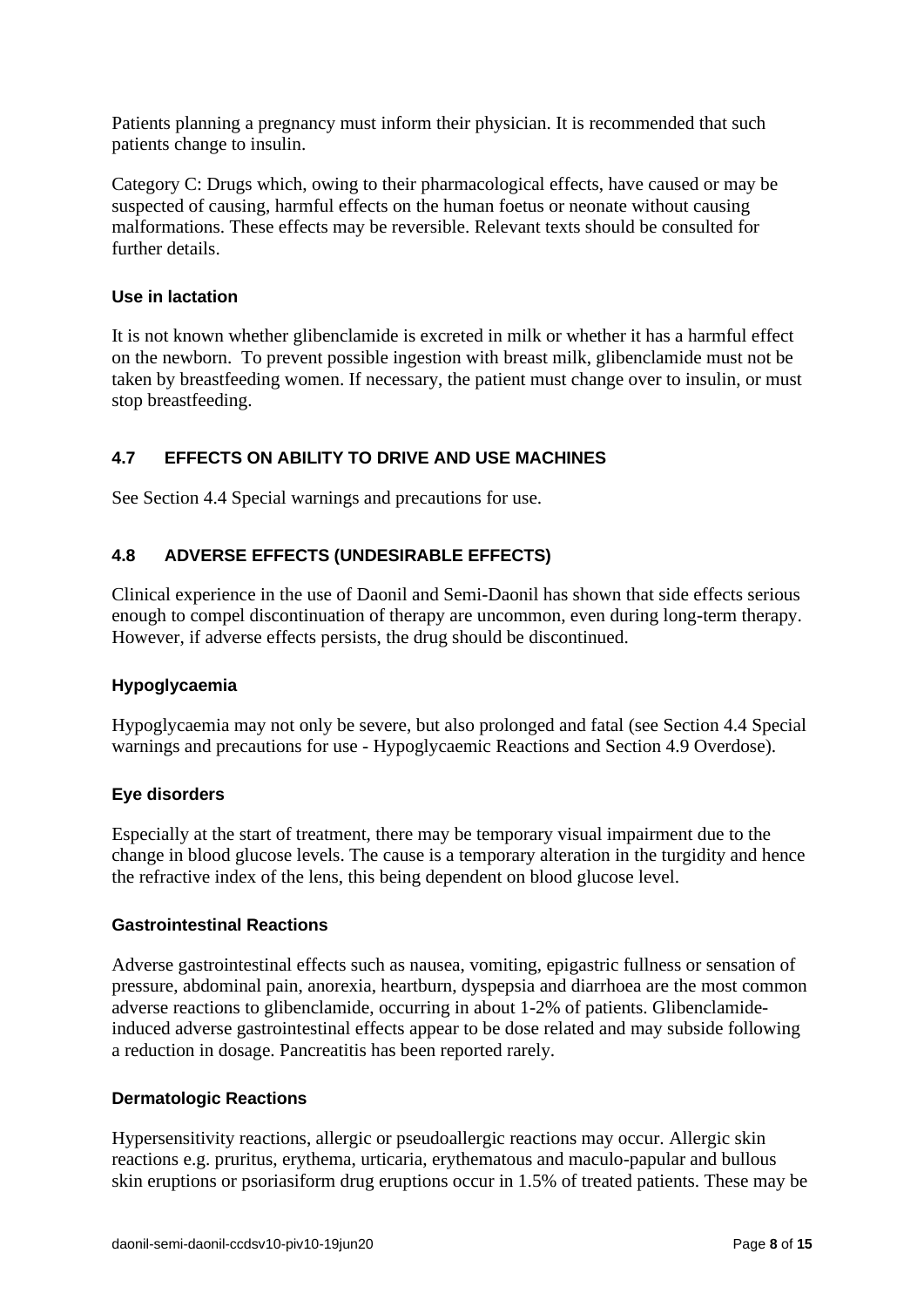transient and may disappear despite continued use of glibenclamide; if skin reactions persist, the drug should be discontinued. In isolated cases, mild reactions in the form of urticaria may develop into serious and even life-threatening reactions with dyspnoea and fall in blood pressure, sometimes progressing to shock. In the event of urticaria, a physician must therefore be notified immediately.

A hypersensitivity reaction may be directed against glibenclamide itself, but may alternatively be triggered by excipients. Allergy to sulphonamide derivatives may also be responsible for an allergic reaction to glibenclamide.

In isolated cases, allergic vasculitis may arise and, in some circumstances, may be lifethreatening. In isolated cases, hypersensitivity of the skin to light may occur, and sodium concentration in the serum may decrease. Porphyria cutanea tarda and pellagra-like changes have been reported with sulphonylureas.

## **Haematologic Reactions**

Anaemia, leukopaenia, thrombocytopaenia, thrombocytopaenic purpura, agranulocytosis, pancytopaenia, eosinophilia, haemolytic anaemia, aplastic anaemia, bone marrow aplasia, eosinophilia and coagulation disorders have been reported with sulphonylureas. Potentially life-threatening changes in the blood picture may occur. They may include, rarely, mild to severe thrombopaenia (e.g. presenting as purpura) and, in isolated cases, haemolytic anaemia, erythrocytopaenia, granulocytopaenia, agranulocytosis and (for example, due to myelosuppression) pancytopaenia. In principle, these reactions are reversible once glibenclamide has been withdrawn.

#### **Hepatic Reactions**

Increased liver enzymes (AST, ALT), abnormal liver function, cholestasis, cholestatic hepatitis, granulomatous hepatitis and bilirubinaemia have been reported with sulphonylureas. In isolated cases there may be hepatitis, elevation of liver enzyme levels and/or cholestasis and jaundice which may progress to life-threatening liver failure but can regress after withdrawal of glibenclamide.

#### **Miscellaneous**

Although a causal relationship has not been established, the following adverse effects have been reported in patients receiving glibenclamide: paresthesia, blindness, deafness, diplopia, visual disturbances, tremor, convulsions (other than withdrawal), encephalopathy, confusion, acute psychosis, abnormal renal function, acute renal failure, ocular disturbances (accommodation changes, crystalline lens changes), lactic acidosis, alopecia/hipotrichosis, hyponatraemia, syndrome of inappropriate secretion of antidiuretic hormone (SIADH), arthralgia, arthritis, cerebrovascular disorders, headache, facial oedema, angioedema, weight gain, hypersensitivity vasculitis and increased sweating.

## **Reporting suspected adverse effects**

Reporting suspected adverse reactions after registration of the medicinal product is important. It allows continued monitoring of the benefit-risk balance of the medicinal product. Healthcare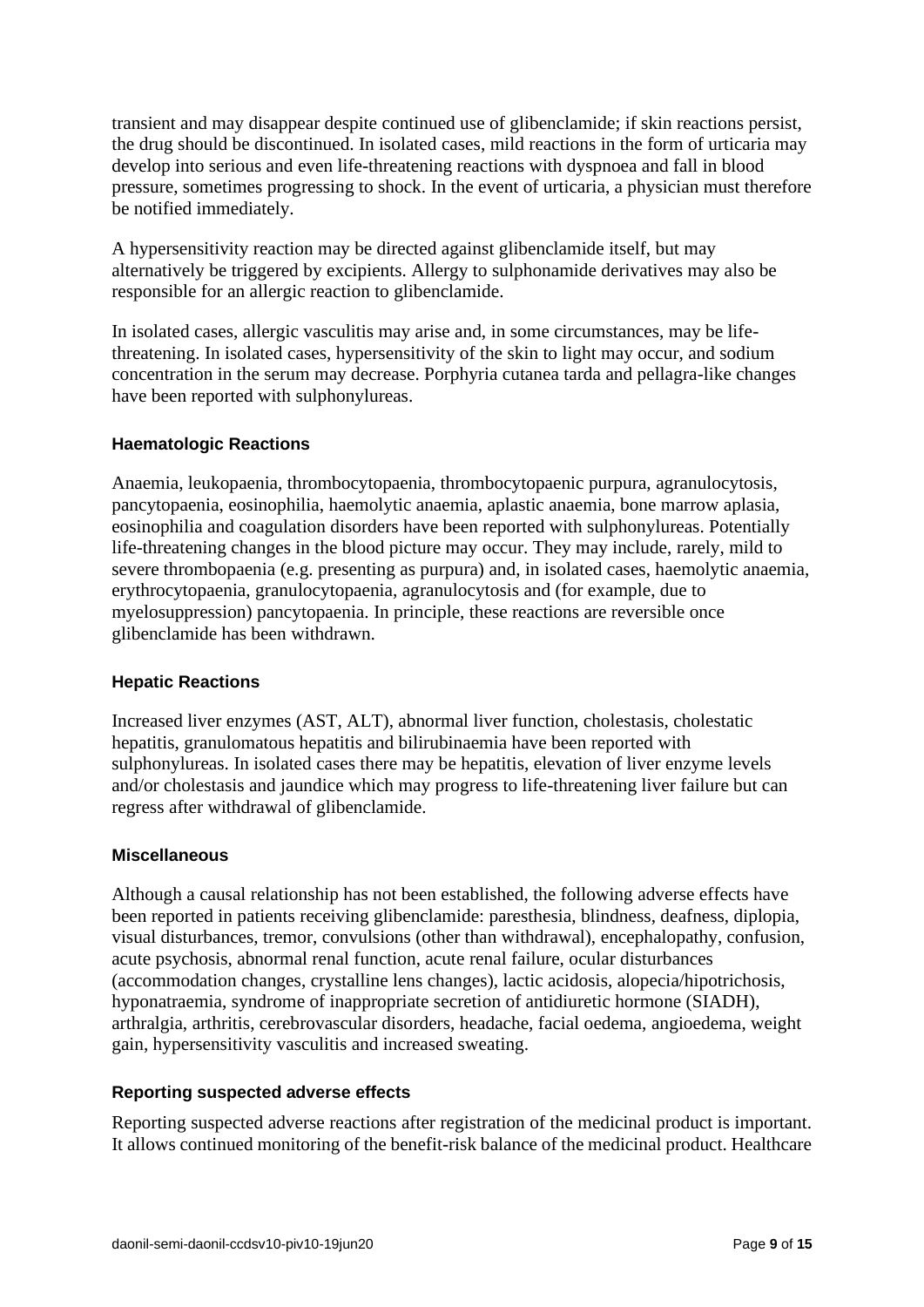professionals are asked to report any suspected adverse reactions at [www.tga.gov.au/reporting](http://www.tga.gov.au/reporting-problems)[problems.](http://www.tga.gov.au/reporting-problems)

## <span id="page-9-0"></span>**4.9 OVERDOSE**

For information on the management of overdose, contact the Poisons Information Centre on 131126 (Australia).

### **Pathogenesis**

Acute glibenclamide toxicity may result from excessive dosage and numerous conditions may predispose patients to the development of glibenclamide-induced hypoglycaemia (see Section [4.3](#page-2-0) [Contraindications](#page-2-0) and Section [4.4](#page-2-1) [Special warnings and precautions for use\)](#page-2-1). Acute overdose as well as long-term treatment with too high a dose of glibenclamide may lead to severe, protracted, life-threatening hypoglycaemia. Fatal hypoglycaemia has occurred with ingestion of as little as 2.5 to 5 mg of the drug.

#### **Manifestations**

Acute glibenclamide overdosage is manifested principally as hypoglycaemia, which may be severe and has occasionally been fatal. Severe hypoglycaemia may result in loss of consciousness and seizures, with resultant neurologic sequelae.

#### **Treatment**

In case of overdosage with glibenclamide, a doctor has to be called immediately. At the first signs of hypoglycaemia, the patient must immediately take sugar, preferably glucose, unless a doctor has already started care.

Since hypoglycaemia and its clinical symptoms may recur after apparent clinical recovery (even after several days), close and continued medical supervision and possibly referral to a hospital are indicated. In particular, significant overdosage and severe reactions, e.g. with unconsciousness or other neurological dysfunctions, are emergency cases and require immediate care and hospitalisation.

If hypoglycaemic coma is diagnosed or suspected, administration of glucagon (adults: 0.5 - 1 mg) i.v., s.c. or i.m., or i.v. infusion of a 20% glucose solution (adults: 40-100 mL) is indicated, until the patient recovers consciousness. In infants, glucose must be dosed very carefully, accompanied by close monitoring of blood glucose, taking into account the risk of potentially severe hyperglycaemia. Other symptomatic therapy (e.g. anticonvulsants) should be administered as necessary.

In cases of acute intake of large amounts of glibenclamide, detoxification e.g. by medicinal charcoal as an absorbent, is indicated.

After acute glucose replacement has been completed, it is usually necessary to give an intravenous glucose infusion in lower concentration to ensure that the hypoglycaemia does not recur. The patient's blood glucose level should be carefully monitored for at least 24 hours. In severe cases with a protracted course, hypoglycaemia, or the danger of slipping back into hypoglycaemia, may persist for several days.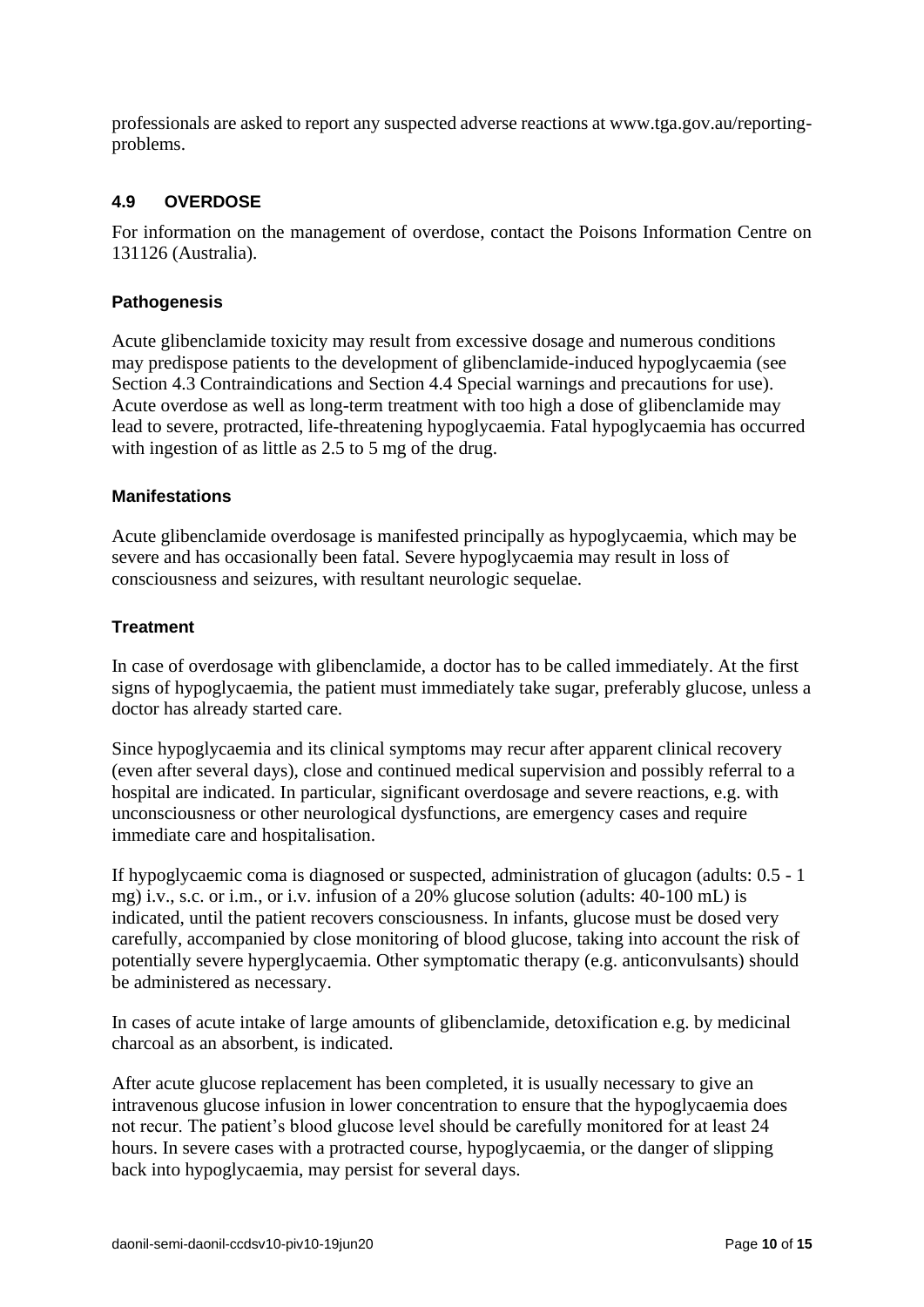# **5 PHARMACOLOGICAL PROPERTIES**

Oral hypoglycaemia.

## **5.1 PHARMACODYNAMIC PROPERTIES**

Pharmacotherapeutic group: Drugs used in diabetes, Sulfonylureas, ATC code: A10BB01.

### **Mechanism of action**

Daonil appears to lower the blood glucose acutely in healthy individuals and patients with type 2 diabetes by stimulating the release of insulin from the pancreas, an effect dependent upon functioning beta cells. It acts in concert with glucose (improved sensitivity of beta cells to physiological glucose stimulus) and leads to an insulin secretion in the rhythm of meals. Other mechanisms of the hypoglycaemic action associated with short term therapy appear to include reduction of basal hepatic glucose production and enhancement of peripheral insulin action at post-receptor (probably intracellular) sites.

With chronic administration of Daonil and Semi-Daonil in patients with type 2 diabetes, the improvement in glucose tolerance persists despite a gradual decline in glucose- or mealstimulated secretion of insulin towards pretreatment levels. Extrapancreatic effects appear to contribute substantially to the hypoglycaemic action of the drug during long term administration. The effects appear to include enhanced peripheral sensitivity to insulin and reduction of basal hepatic glucose production. There is evidence that glibenclamide enhances the peripheral action of insulin at post-receptor (probably intracellular) sites and increases insulin binding and/or the number of insulin receptors.

Glibenclamide also exerts a direct inhibitory effect on glucagon-producing alpha cells of the pancreas and increases the release of somatostatin. However, these two pancreatic extra-beta cell actions may play only a minor clinical role.

In addition to its blood glucose lowering effect, glibenclamide has a mild diuretic action and increases free water clearance.

#### **Clinical trials**

No data available.

## **5.2 PHARMACOKINETIC PROPERTIES**

#### **Absorption**

Glibenclamide is nearly completely absorbed  $(84 + 9%)$  after oral administration and is extensively bound (99%) to serum proteins. The peak serum concentration is reached in 2-6 hours after taking a 5 mg tablet of Daonil and falls within 24 hours to less than 5% of the peak value. The area under the serum concentration time curve (AUC) increases in proportion to increasing doses. Food apparently does not affect the rate or extent of absorption of glibenclamide.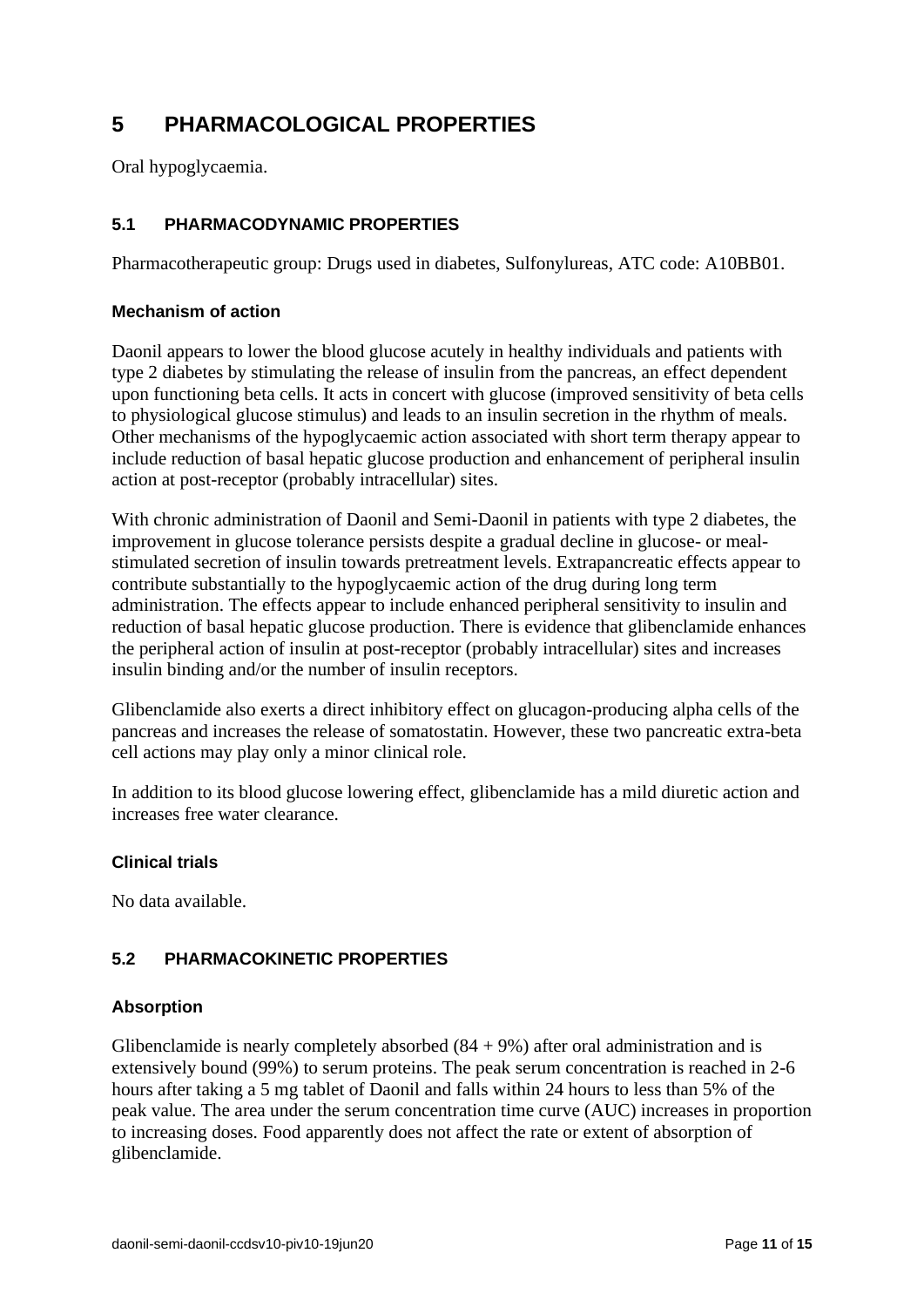## **Distribution**

Multiple-dose studies with glibenclamide in diabetic patients demonstrate drug level concentration-time curves similar to single-dose studies, indicating no build-up of drug in tissue depots. In non-fasting diabetic patients, the hypoglycaemic action of a single morning dose of glibenclamide persists for 24 hours.

Serum concentrations of glibenclamide appear to decline in a biphasic manner. The elimination half-life of glibenclamide after intravenous dosage is approximately 2 hours, and 2 to 5 hours after oral administration. Some reports indicate a longer half-life of 8 to 10 hours in patients with diabetes.

#### **Metabolism**

Glibenclamide is completely metabolised in the liver. The drug is metabolised at the cyclohexyl ring principally to a 4-trans-hydroxy derivative. A second metabolite, the 3-cishydroxy derivative, also occurs. These metabolites contribute some hypoglycaemic action; they are weakly active (0.25% and 2.5%, respectively, as glibenclamide) in rabbits.

#### **Excretion**

Glibenclamide is excreted as metabolites in the bile and urine, approximately 50% by each route. In patients with renal insufficiency, depending on the degree of the renal excretion disorder, there is increased elimination of the metabolites via the bile. This dual excretory pathway is qualitatively different from that of other sulphonylureas, which are excreted primarily in the urine.

Glibenclamide appears to be only minimally removed by haemodialysis.

## **5.3 PRECLINICAL SAFETY DATA**

#### **Genotoxicity**

No data available.

#### **Carcinogenicity**

No data available.

## <span id="page-11-0"></span>**6 PHARMACEUTICAL PARTICULARS**

## **6.1 LIST OF EXCIPIENTS**

#### **Daonil and Semi-Daonil\***

Lactose monohydrate,

Maize starch,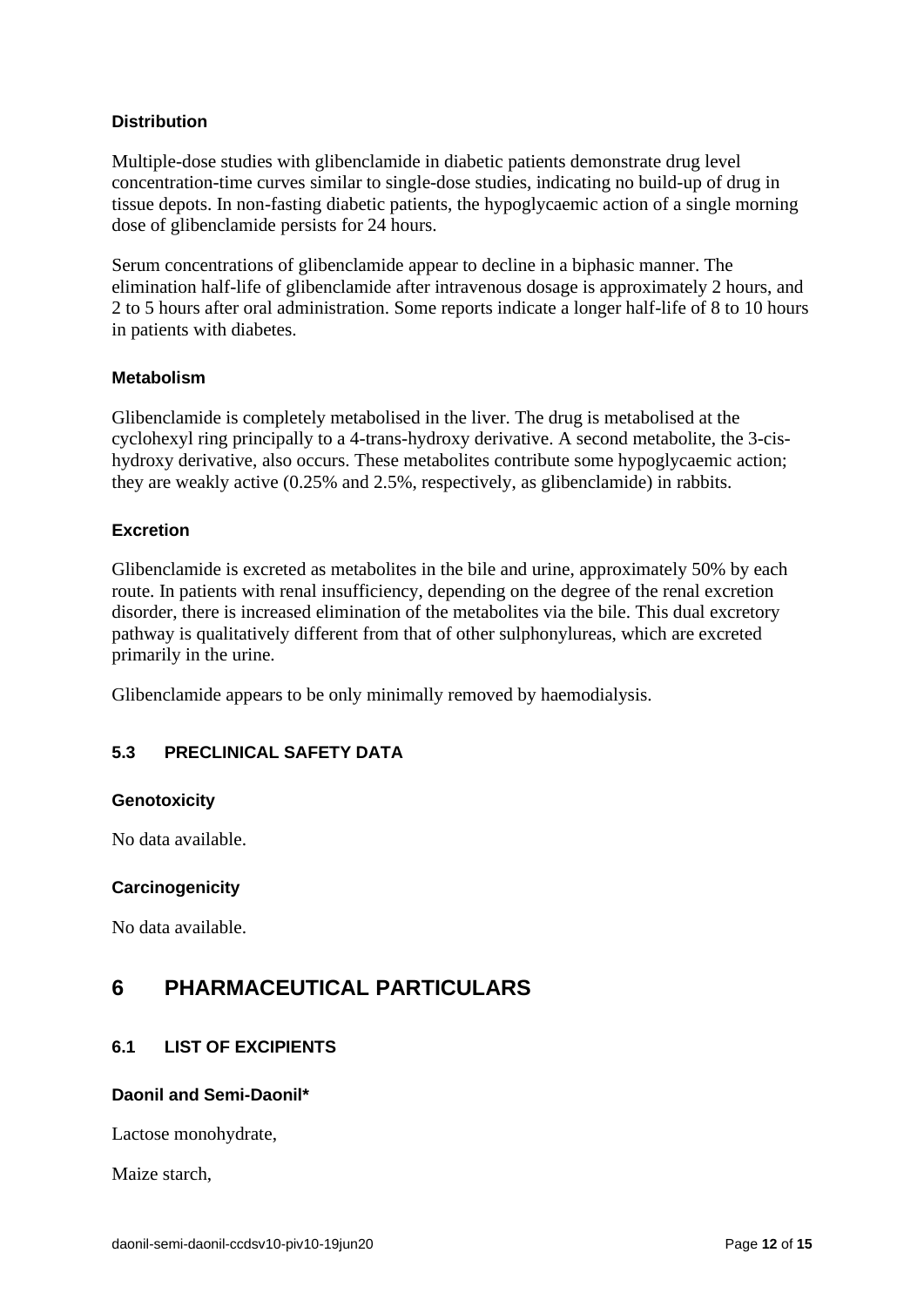Pregelatinised maize starch (Daonil only),

Purified talc,

Colloidal anhydrous silica,

Magnesium stearate

\*Not marketed

## **6.2 INCOMPATIBILITIES**

Incompatibilities were either not assessed or not identified as part of the registration of this medicine.

## **6.3 SHELF LIFE**

In Australia, information on the shelf life can be found on the public summary of the Australian Register of Therapeutic Goods (ARTG). The expiry date can be found on the packaging.

## **6.4 SPECIAL PRECAUTIONS FOR STORAGE**

#### **Daonil**

Store below 25°C. Protect from light.

#### **Semi-Daonil\***

Store below 30°C. Protect from light.

\*Not marketed

#### **6.5 NATURE AND CONTENTS OF CONTAINER**

#### **Daonil**

Blister packs of 10 (sample pack), 30, 60, 90 and 100 tablets.

#### **Semi-Daonil\***

Blister packs of 10, 30, 60 and 90 tablets.

Not all pack sizes may be marketed.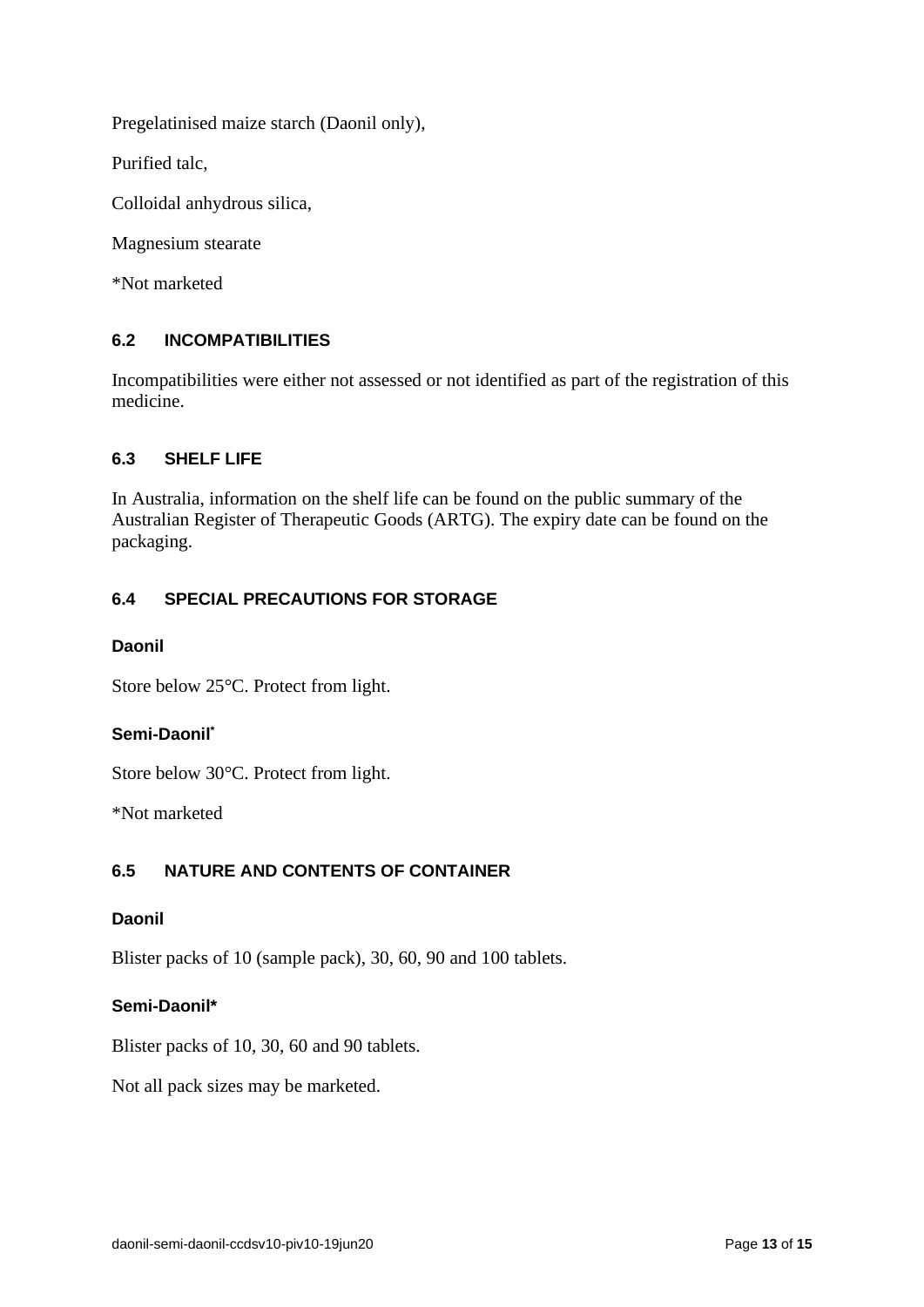## **6.6 SPECIAL PRECAUTIONS FOR DISPOSAL**

In Australia, any unused medicine or waste material should be disposed of by taking to your local pharmacy.

## **6.7 PHYSICOCHEMICAL PROPERTIES**

Glibenclamide belongs to the sulphonylurea group of oral antidiabetics. Earlier members of this group are carbutamide, tolbutamide, acetohexamide and chlorpropamide. Chemically, it is 1-{4 - [2 - (5 -chloro-2-methoxy-benzamido) ethyl] benzenesulphonyl} - 3 cyclohexylurea. It has a molecular weight of 494 and an empirical formula of  $C_{23}H_{28}CIN_3O_5S$ . It is a white odourless, crystalline powder, practically insoluble in water and in ether, slightly soluble in alcohol and sparingly soluble in chloroform.

#### **Chemical structure**



#### **CAS number**

10238-21-8

# **7 MEDICINE SCHEDULE (POISONS STANDARD)**

Prescription Medicine (Schedule 4)

## **8 SPONSOR**

sanofi-aventis australia pty ltd 12-24 Talavera Road Macquarie Park NSW 2113

Toll Free Number (medical information): 1800 818 806

Email: medinfo.australia@sanofi.com

## **9 DATE OF FIRST APPROVAL**

Semi-Daonil: 24 November 1993

Daonil: 27 April 2000